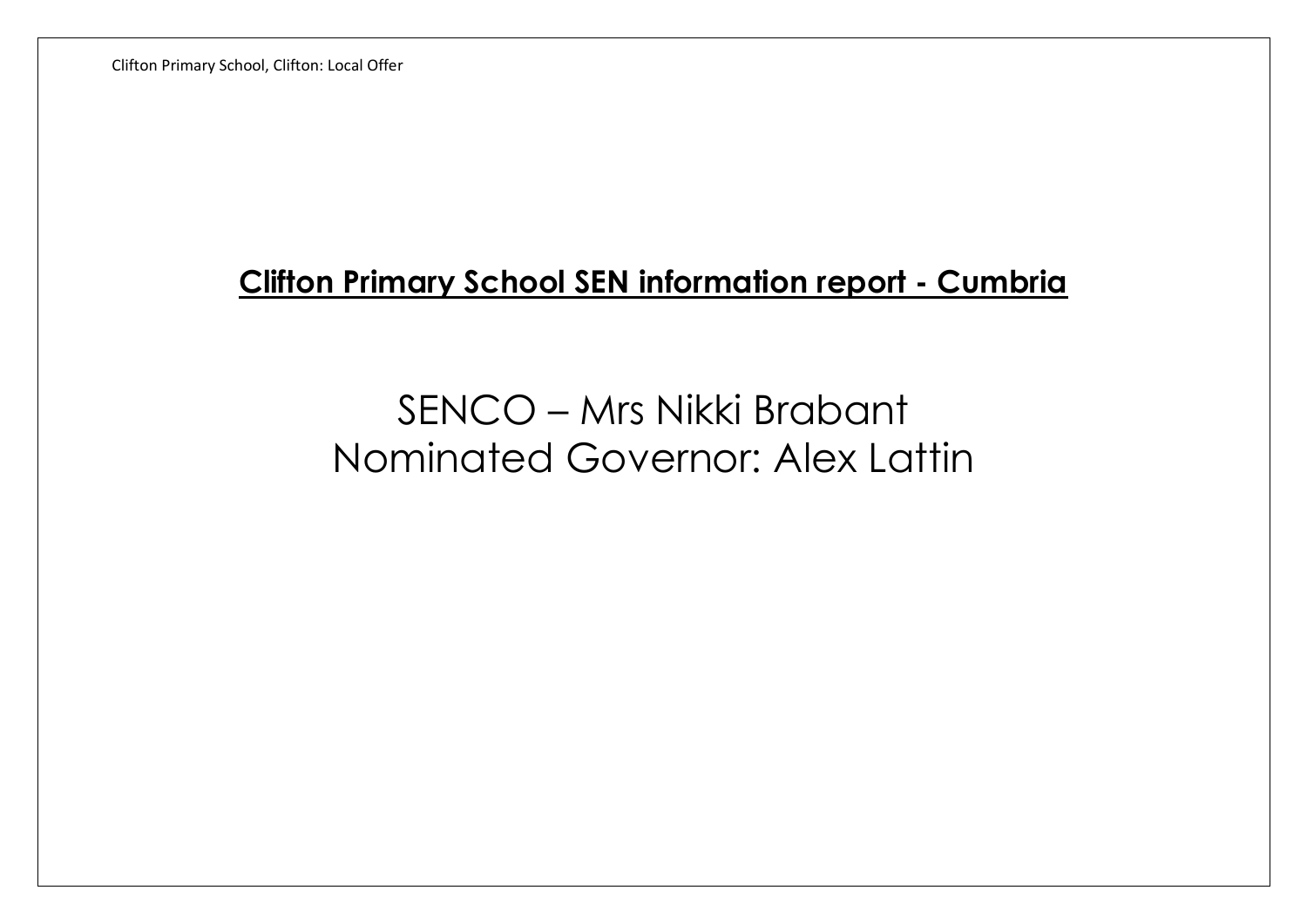| Question                                                                                                                                                                  | Prompt                                                                                                                                                                                                                                                                                                    | Answer                                                                                                                                                                                                                                                                                                                                                                                                                                                                                                                                                                   |
|---------------------------------------------------------------------------------------------------------------------------------------------------------------------------|-----------------------------------------------------------------------------------------------------------------------------------------------------------------------------------------------------------------------------------------------------------------------------------------------------------|--------------------------------------------------------------------------------------------------------------------------------------------------------------------------------------------------------------------------------------------------------------------------------------------------------------------------------------------------------------------------------------------------------------------------------------------------------------------------------------------------------------------------------------------------------------------------|
| How does the school know if<br>children/young people need<br>extra help and what should I<br>do if I think a child/young<br>person may have special<br>educational needs? | How do you identify<br>$\bullet$<br>Children/young people with<br>$\bullet$<br>special educational needs?<br>How will I be able to raise any<br>$\bullet$<br>concerns I may have?                                                                                                                         | We have close relationships with both parents and our<br>feeder nurseries. Class teachers are encouraged to<br>raise concerns and have discussions with parents and<br>relevant colleagues. All staff are aware of expected<br>development at different ages and have expertise in<br>identifying additional/special educational needs.<br>(SEN)<br>If you have a concern about your child's development<br>please raise this with the class teacher in the first<br>instance.                                                                                           |
| How will school staff support<br>my child/young person?                                                                                                                   | Who will oversee and plan the<br>$\bullet$<br>education programme and who<br>will be working with my<br>child/young person and how<br>often?<br>What will be their roles?<br>How are the<br>$\bullet$<br>setting/school/college Governors<br>or Trustees involved and what are<br>their responsibilities? | Class teachers are responsible for the education of all<br>the children in their class. They plan the education<br>programme for children who may or may not have SEN<br>with support from the Special Needs Coordinator<br>(SENCO).<br>Where appropriate, children may be supported by an<br>additional adult. For example, this support could be in<br>class; in a small group outside the class or one-to-one<br>depending on the needs of the individual child.<br>The school has a nominated governor for Special<br>Educational Needs (who reports directly to the |
| How will the curriculum be<br>matched to my<br>child's/young person's needs                                                                                               | What are the School's approaches<br>$\bullet$<br>to differentiation?<br>How will that help my child/young<br>$\bullet$                                                                                                                                                                                    | governing body)<br>High quality teaching, differentiated for individual<br>pupils, is the first step in responding to pupils who have<br>or may have SEN. Additional intervention and support<br>may be appropriate in some cases.                                                                                                                                                                                                                                                                                                                                       |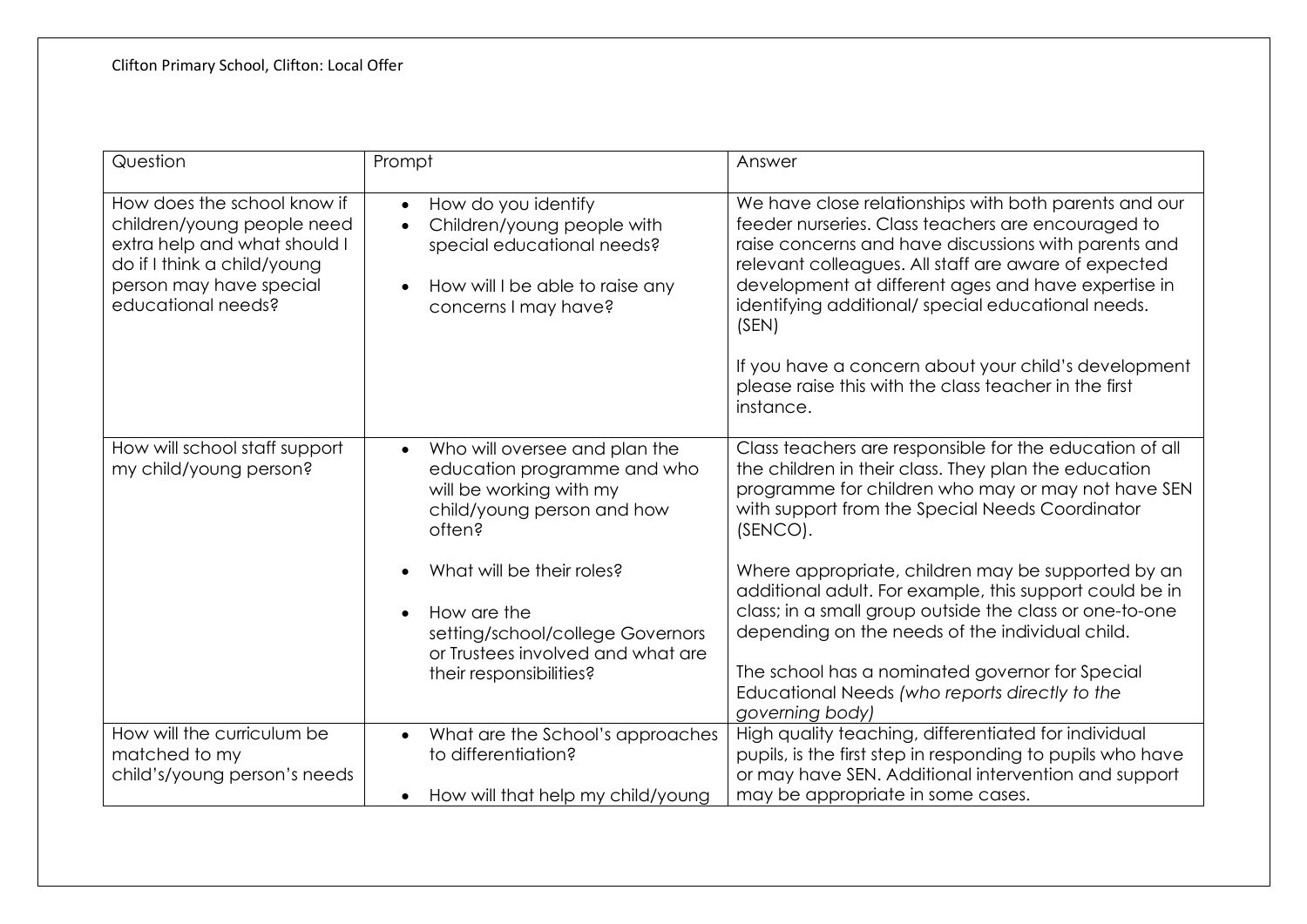| person? | This will enable your child to access the full curriculum. |
|---------|------------------------------------------------------------|
|         |                                                            |
|         |                                                            |
|         |                                                            |
|         |                                                            |
|         |                                                            |
|         |                                                            |
|         |                                                            |
|         |                                                            |
|         |                                                            |
|         |                                                            |
|         |                                                            |
|         |                                                            |
|         |                                                            |
|         |                                                            |
|         |                                                            |
|         |                                                            |
|         |                                                            |
|         |                                                            |
|         |                                                            |
|         |                                                            |
|         |                                                            |
|         |                                                            |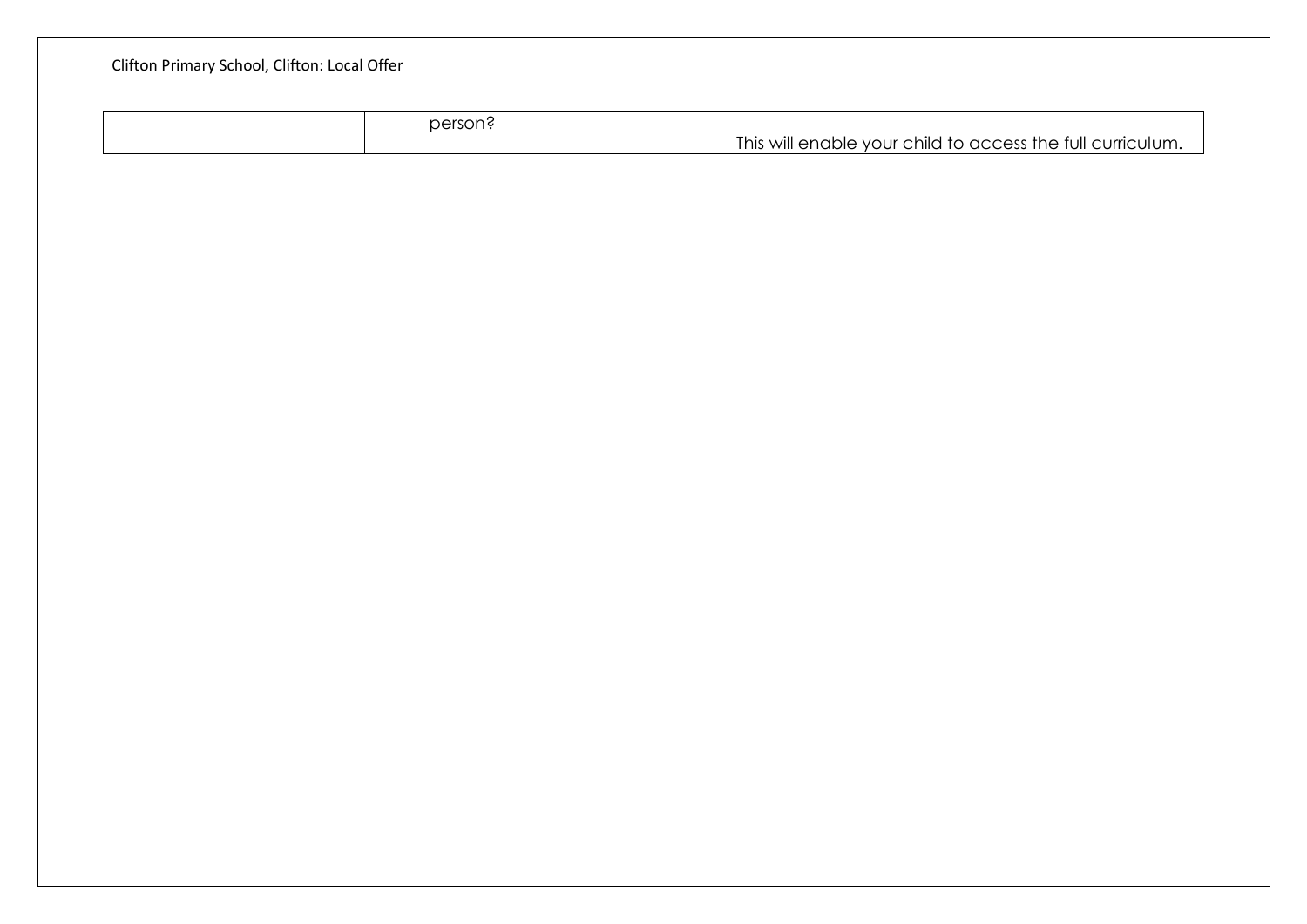| How will I know how my<br>child/young person is doing<br>and how will you help me to<br>support my child's learning? | In addition to the normal<br>$\bullet$<br>reporting arrangements what<br>opportunities will there be for me<br>to discuss his or her progress with<br>the staff?<br>How does the school know how<br>$\bullet$<br>well my child/young person is<br>doing?<br>How will I know what progress my<br>child/young person should be<br>making?<br>What opportunities will there be<br>for regular contact about things<br>that have happened at School?<br>How will you explain to me how<br>$\bullet$<br>his or her learning is planned and<br>how I can help support this<br>outside of school?<br>How and when will I be involved<br>in planning my child's /young<br>person's education?<br>Do you offer any parent training<br>or learning events? | addition to the school's normal reporting<br>In<br>arrangements, we also have an "open door" policy to<br>enable more informal and frequent conversations with<br>you and your child.<br>The progress of each child is carefully monitored and<br>tracked on a regular basis using our 'Insight' system. This,<br>along with other information gathered informs staff on<br>the next steps for your child.<br>Progress and targets are discussed as part of the<br>school's pupil progress meetings and is shared with<br>parents at least once a term.<br>In some cases, your child may require an individual<br>support plan or behaviour management plan which will<br>be drawn up in consultation with you and your child and<br>reviewed regularly. For some children with profound and<br>lifelong needs an Education Health and Care<br>Assessment may be requested with advice and support<br>from external agencies.<br>Where appropriate we signpost parents to relevant<br>agencies within the communities who can offer further<br>support to you and your child. Follow this link to view the<br>Cumbria Local Offer. |
|----------------------------------------------------------------------------------------------------------------------|--------------------------------------------------------------------------------------------------------------------------------------------------------------------------------------------------------------------------------------------------------------------------------------------------------------------------------------------------------------------------------------------------------------------------------------------------------------------------------------------------------------------------------------------------------------------------------------------------------------------------------------------------------------------------------------------------------------------------------------------------|------------------------------------------------------------------------------------------------------------------------------------------------------------------------------------------------------------------------------------------------------------------------------------------------------------------------------------------------------------------------------------------------------------------------------------------------------------------------------------------------------------------------------------------------------------------------------------------------------------------------------------------------------------------------------------------------------------------------------------------------------------------------------------------------------------------------------------------------------------------------------------------------------------------------------------------------------------------------------------------------------------------------------------------------------------------------------------------------------------------------------------|
|----------------------------------------------------------------------------------------------------------------------|--------------------------------------------------------------------------------------------------------------------------------------------------------------------------------------------------------------------------------------------------------------------------------------------------------------------------------------------------------------------------------------------------------------------------------------------------------------------------------------------------------------------------------------------------------------------------------------------------------------------------------------------------------------------------------------------------------------------------------------------------|------------------------------------------------------------------------------------------------------------------------------------------------------------------------------------------------------------------------------------------------------------------------------------------------------------------------------------------------------------------------------------------------------------------------------------------------------------------------------------------------------------------------------------------------------------------------------------------------------------------------------------------------------------------------------------------------------------------------------------------------------------------------------------------------------------------------------------------------------------------------------------------------------------------------------------------------------------------------------------------------------------------------------------------------------------------------------------------------------------------------------------|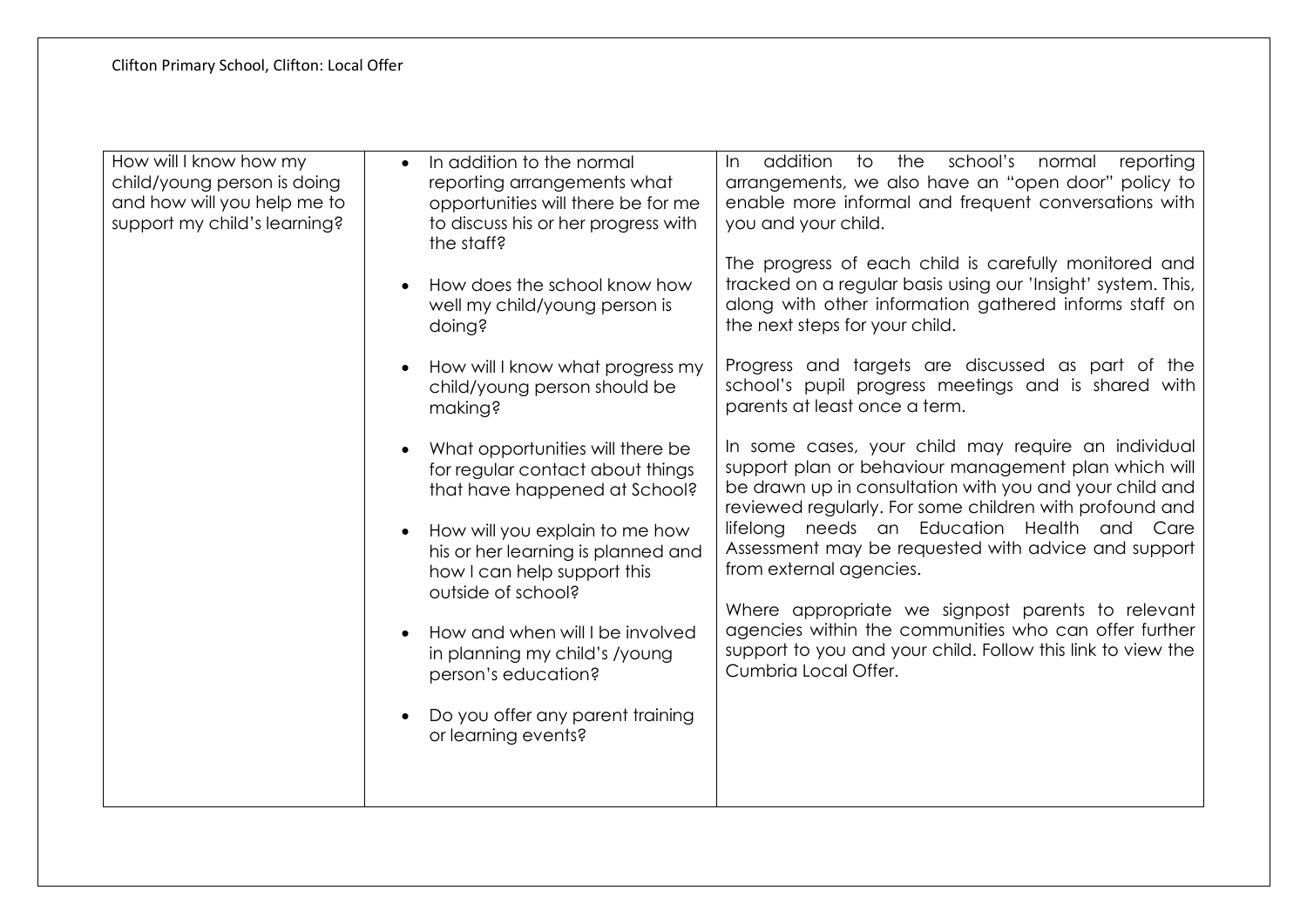| What support will there be for<br>my child's<br>overall well-being?                      | What is the pastoral, medical and<br>$\bullet$<br>social support available in the<br>school for children with SEND? | A wide range of small group interventions are used to<br>support the wellbeing of children with SEN and to<br>promote positive behaviour. For example, time to talk<br>programme, nurture groups, circle time and a range of<br>language groups. |
|------------------------------------------------------------------------------------------|---------------------------------------------------------------------------------------------------------------------|--------------------------------------------------------------------------------------------------------------------------------------------------------------------------------------------------------------------------------------------------|
|                                                                                          | How does the school manage<br>$\bullet$<br>the administration of medicines<br>and providing personal care?          | We are committed to the use of Jigsaw Seal across both<br>Key Stage 1 and 2, which all children including those<br>with SEND can access.                                                                                                         |
|                                                                                          | What support is there for<br>$\bullet$<br>behaviour, avoiding exclusions<br>and increasing attendance?              | The school follows statutory guidance<br>the<br>in<br>administration of medicines and provision of personal<br>care.                                                                                                                             |
|                                                                                          | How will my child/young person<br>$\bullet$<br>be able to contribute his or her<br>views?                           | Further information can be found in the relevant policies<br>on our website.                                                                                                                                                                     |
|                                                                                          | How will the School support my<br>$\bullet$<br>child to do this?                                                    |                                                                                                                                                                                                                                                  |
|                                                                                          |                                                                                                                     |                                                                                                                                                                                                                                                  |
| What specialist services and<br>expertise are available at or<br>accessed by the school? | Are there specialist staff working<br>$\bullet$<br>at the school and what are their<br>qualifications?              | There is a wealth of experience and expertise in the<br>school staff including those trained or training in Reading<br>Intervention, Maths Recovery, Autism Levels 1 and 2,<br>Paediatric First Aid, Smart Moves and inference training.         |
|                                                                                          | What other services does this<br>$\bullet$<br>school access including: health,<br>therapy and social care?          | Referrals can also be made to other agencies including<br>the school nurse, Child and Adolescent Mental Health<br>Service, Barnardo's, educational psychologists and<br>specialist advisory teachers.                                            |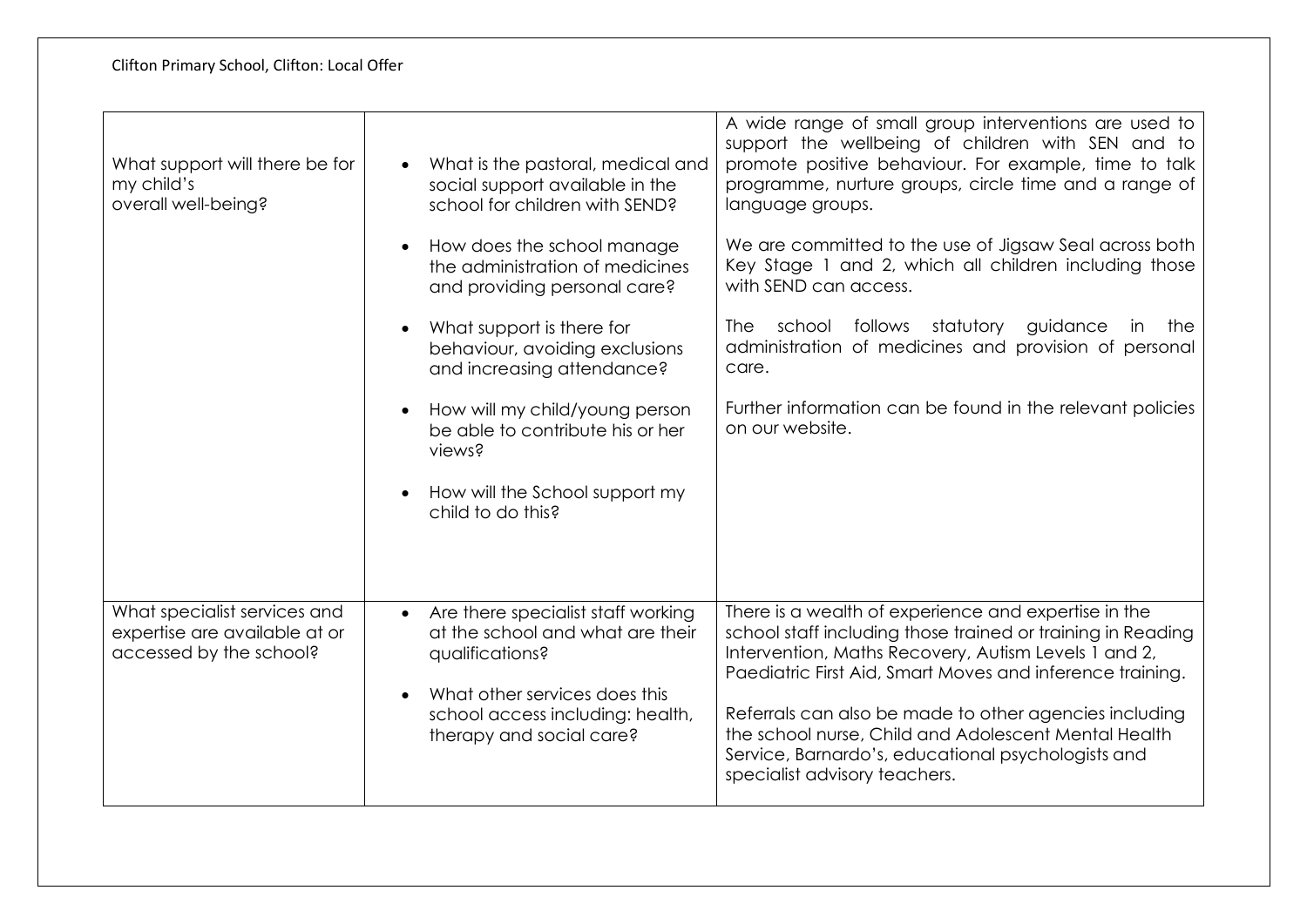| What training is the staff<br>receiving or have completed<br>to support children and<br>young people with SEND?<br>This should include recent and future<br>planned training and disability<br>awareness | Detail staff development and<br>$\bullet$<br>access to training and when this<br>is reviewed and refreshed<br>Do you have any specialist staff<br>$\bullet$<br>and what do they specialise in?<br>Do any other services work<br>$\bullet$<br>closely or in conjunction with your<br>service?                                                    | Staff share expertise through collaborative training<br>opportunities within our local SEN cluster as well as<br>accessing local and national training. Individual staff<br>development needs are identified and met as part of<br>the formal appraisal process. |
|----------------------------------------------------------------------------------------------------------------------------------------------------------------------------------------------------------|-------------------------------------------------------------------------------------------------------------------------------------------------------------------------------------------------------------------------------------------------------------------------------------------------------------------------------------------------|------------------------------------------------------------------------------------------------------------------------------------------------------------------------------------------------------------------------------------------------------------------|
| How accessible is the school<br>environment?                                                                                                                                                             | Is the building fully wheelchair<br>$\bullet$<br>accessible?<br>Have there been improvements<br>$\bullet$<br>in the auditory and visual<br>environment?<br>Are there disabled changing and<br>$\bullet$<br>toilet facilities?<br>How does the school<br>$\bullet$<br>communicate with<br>parents/carers whose first<br>language is not English? | Please refer to the school's access plan.                                                                                                                                                                                                                        |